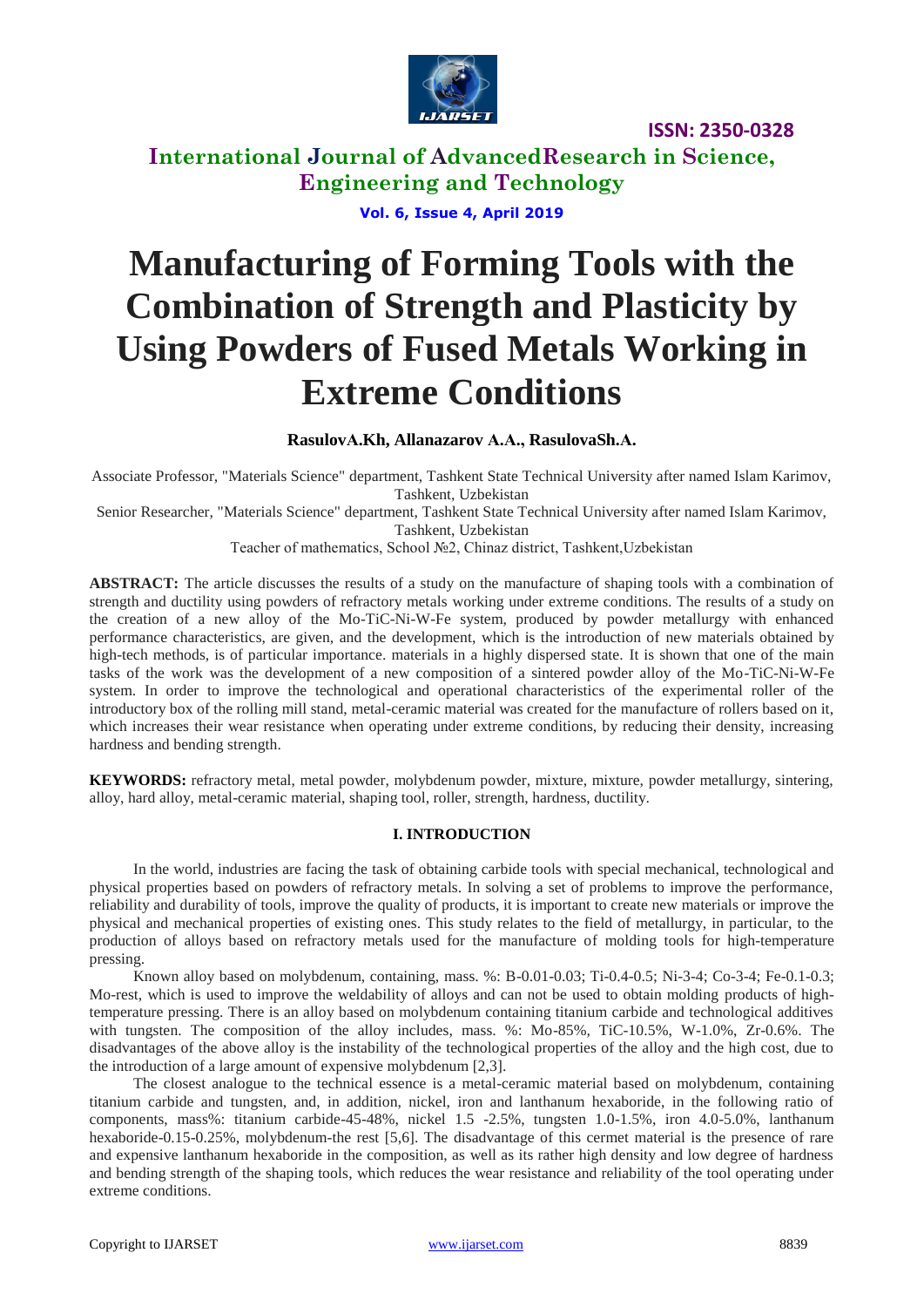

# **International Journal of AdvancedResearch in Science, Engineering and Technology**

## **Vol. 6, Issue 4, April 2019**

### **II. OBJECT AND METHODS OF RESEARCH**

The object of the research is powders of refractory metals and compact products based on them, rollers of the opening box of cage № 23 and № 25 of the mill - 300 СПЦ-2 at ACUzmetkombinat, the technological process of producing alloys with operational and important characteristics, the new alloy of the Mo-TiC system -Ni-W-Fe, manufactured by powder metallurgy. The creation of a cermets material for the manufacture of shaping tools, namely the rollers of the introductory box of the mill stand on its basis, which increases their wear resistance when working in extreme conditions, by reducing their density, increasing the hardness and bending strength.

The task is solved by the fact that in the new metal-ceramic material based on molybdenum, containing titanium carbide, tungsten, nickel and iron, the sintered powder alloy of the Mo-TiC-Ni-W-Fe system contains components in the following ratio, wt. %: titanium carbide 39-42%, nickel 11-12%, tungsten 3-4%, iron 3-4%, molybdenum - the rest. Determination of the technological and operational characteristics of the alloy and blanks were carried out by methods of analysis using the existing standard measuring instrument fleet in enterprises.

#### **III. SCIENTIFIC RESULTS OBTAINED AND THEIR ANALYSIS**

The essence is that the metal-ceramic material based on molybdenum contains titanium carbide 39-42%, nickel 11-12%, tungsten 3-4%, iron 3-4%, molybdenum the rest. A significant difference and novelty are the modified quantitative ratios of the components, allowing to obtain a new quality of products from the proposed composition of the cermet material, with improved properties. In the proposed composition, unlike the analogue, the amount of titanium carbide was reduced and the amount of binding metals was increased. It was experimentally found that reducing the amount of titanium carbide to 39-42%, while obtaining a cermet material, reduces the sintering temperature of the alloy and the energy costs of the sintering operation, while nickel, titanium and iron, being alloying elements, in the proposed ratio contribute to the preservation of deformability and homogeneity of the structure of the material with a uniform distribution of elements, enhancing also their synergistic interaction with titanium carbide, which is a modifier, which rivodit to improvement of structure. This makes it possible to obtain higher-quality hard alloys from the cermet material according to technological parameters with a density of 5.5-6.1 g  $/$  sm3, a hardness of 82-84 HRC and a bending strength of 1080-1150 MPa, exceeding the above-mentioned technological indicators due to the composition of the cermet material, indicators of analogue 1.2-1.3 times, which indicates the achievement of the technical problem posed in the invention, and the presence of a causal link between the invention and the technical problem posed.

The metals that are in the composition of the proposed cermet material based on refractory molybdenum, the new sintered powder alloy of the Mo-TiC-Ni-W-Fe system, during high-temperature sintering, manifest themselves as follows:

Nickel introduced into the composition in the range of 11-12% activates hot sintering and, with the chosen process temperature and a given amount of the component, the surface of the particles is covered with tungsten with nickel and due to the significant solubility of tungsten in nickel, contributing to the increase of plasticity, therefore, the compressibility of the cermet material and the compaction of hard alloys, which leads to improved operational performance Leu, such as durability and reliability of products derived therefrom.

Increasing the content of tungsten in the composition up to 3-4%, contributes to the hardening of the molybdenum base and obtaining a higher hardness compared to the analogue of the alloy. In addition, as a result of processing titanium carbide with iron at a concentration of 3-4%, oxides are reduced on the surface of titanium carbide particles and molybdenum is completely absorbed by titanium and, as a result, material is hardened and plasticity increases, because molybdenum lends itself well to pressure treatment.

The content of titanium carbide, which is a modifier, in an amount of 39-42% in a metal-ceramic composition, when interacting with the rest of the above doping components in an increased amount, allows for optimal physical and chemical interaction of the components at a lower sintering temperature, which ensures the achievement of higher technological parameters in density and hardness and plasticity of the cermet material, due to which the material lends itself well to subsequent processing TKE.

Here is a description of the elements that make up the metal-ceramic material:

- Titanium carbide (TiC) has a fine-grained structure, high stability, refractoriness, low plasticity. Used in metallurgy to modify alloys. Increases wear resistance.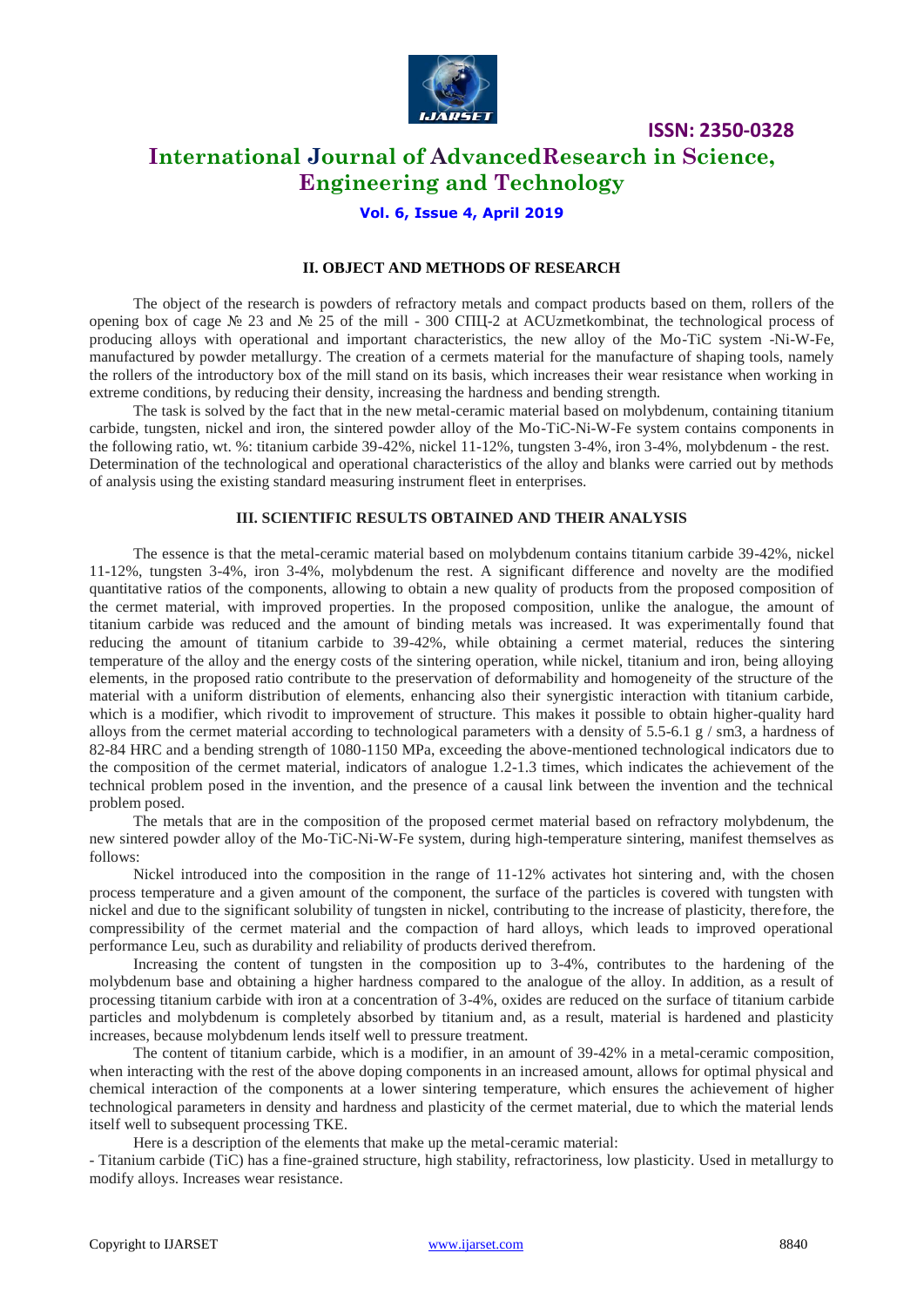

# **International Journal of AdvancedResearch in Science, Engineering and Technology**

## **Vol. 6, Issue 4, April 2019**

- Nickel (Ni) metal of silver-white color, malleable, ductile. Resistant to air and water. It is used in the form of powder in the manufacture of solid and superhard materials as a binder. - Tungsten (W) has a color from gray to black, heavy, refractory metal. Chemically active, used in the metallurgical and chemical industries.Is a reducing agent.

- Molybdenum (Mo) is a refractory metal, light gray in color, characterized by high ductility, malleability and low coefficient of expansion at high temperature,  $T_{melt} = 26250C$ . It is used in metallurgy in heat-resistant alloys and a reducing agent.

- Iron (Fe) is a shiny, silver-white metal,  $T_{\text{melt}}$  = 15390C. It is plastic, easily forged, amenable to rolling, drawing. The ability to dissolve carbon and other elements serves as the basis for a variety of alloys that can withstand high and low temperatures, high pressures, etc.

The invention is implemented as follows.

According to a known method, the preparation of a mixture of powders for the production of a cermet material is carried out by separate grinding in different small-sized ball mills of one part of the mixture, which includes a portion of specified amounts of nickel, tungsten, iron and molybdenum and the second part of the mixture, which is titanium carbide.

Next, the compositions are combined, and the final mixing also continues in the mill for another 6-8 hours. After that, the mixture is dried in a distiller at a temperature of 100-1200С for 8-12 hours and mixed with a plasticizer of an 8% rubber solution in gasoline, then dried again for 20-30 minutes at the same temperature. The finished mixture is pressed in molds under a pressure of 100 kgf / mm2 on a П4626 press unit.

After pressing, the products are dried in a steam cabinet for 18-24 at a temperature of 100-1200С hours, then they are subjected to preliminary high-temperature sintering (1000-11000С), in an atmosphere of hydrogen with a holding time of 1 hour. The final sintering mode is selected depending on the purpose of the product. At the end of the process, measurements of indicators of density, hardness, bending strength on standard samples are carried out according to the methods established by the State Standard of the Republic of Uzbekistan for hard alloys, on the following devices:

- density (unit weight),  $\rho$ , g / sm3 - by the method of hydrostatic weighing apparatus 33  $\mathcal{N}_2$ . 67761.

- hardness, HRC - on the Vickers-ZIP device model TK-2M, GOST, 13407-67 №. 1793;

- bending strength,  $\sigma$  out - on a tensile testing machine YMM -5.

Example 1.The preparation of a cermet material, a new sintered powder alloy of the Mo-TiC-Ni-W-Fe system in the form of a powder mixture, for the manufacture of the roller of the opening box of stand No. 25, was carried out in small-sized ball mills with the ratio of the volumes of the mixture to the volume of hard alloy balls BK6, with a diameter of 30 mm, equal to 1: 4.

To achieve the above, the weights of the components included in the composition were divided into two groups: the first group included a weighed portion from Ni- 11% (1100 g), W-3% (300 g), Fe-3% (300 g), Mo- 41% (4100 g), and the second - TiC-  $42\%$  ( $4200$  g).

A portion of powder from nickel, tungsten, iron and molybdenum in the amount of 5800 g was loaded into a ball mill, in which they conducted preliminary mixing in an environment of ethyl alcohol at a flow rate of 1.2 liters of ethyl alcohol per 1 kg of powder, for 11 hours. A portion of titanium carbide weighing 4200 g was loaded into another mill and also made mixing in an environment of ethyl alcohol. Next, the compositions were combined in one mill and held a joint mixing for another 7 hours.

The resulting mixture was dried in a distiller at a temperature of 110  $\degree$  C for 10 hours, then kneaded with a plasticizer - in an 8% solution of rubber in gasoline and again dried in a dryer at a temperature of 110 ° C for 30 minutes. The finished mixture was pressed in the prescribed forms, on a П4626 press unit, under a pressure of 100 kgf /  $mm<sup>2</sup>$ .

After pressing, the product was dried in a steam cabinet at a temperature of 110  $\degree$  C for 20 hours with an exposure of 1 hour, then moldings were subjected to preliminary sintering in an atmosphere of hydrogen at a temperature of  $1100^\circ$  C, with an exposure of 1 hour.

Next, the final operation of high-temperature sintering was carried out, which was carried out in the medium – vacuum mode of 10–3 mm Hg. Art. within 2.5 hours, at the same time, the sintering temperature was 1400 ° C at a shutter speed of 1 hour. The mode of final sintering of products is selected depending on the purpose of the manufactured product. After completion of the sintering process, in order to determine the technological parameters of the obtained solid-sintered material, standard samples were taken - beads, subjected to sintering, 5x5x34 mm, on which measurements were made according to the methods established by the State Standard of the Republic of Uzbekistan for solid sintered alloys.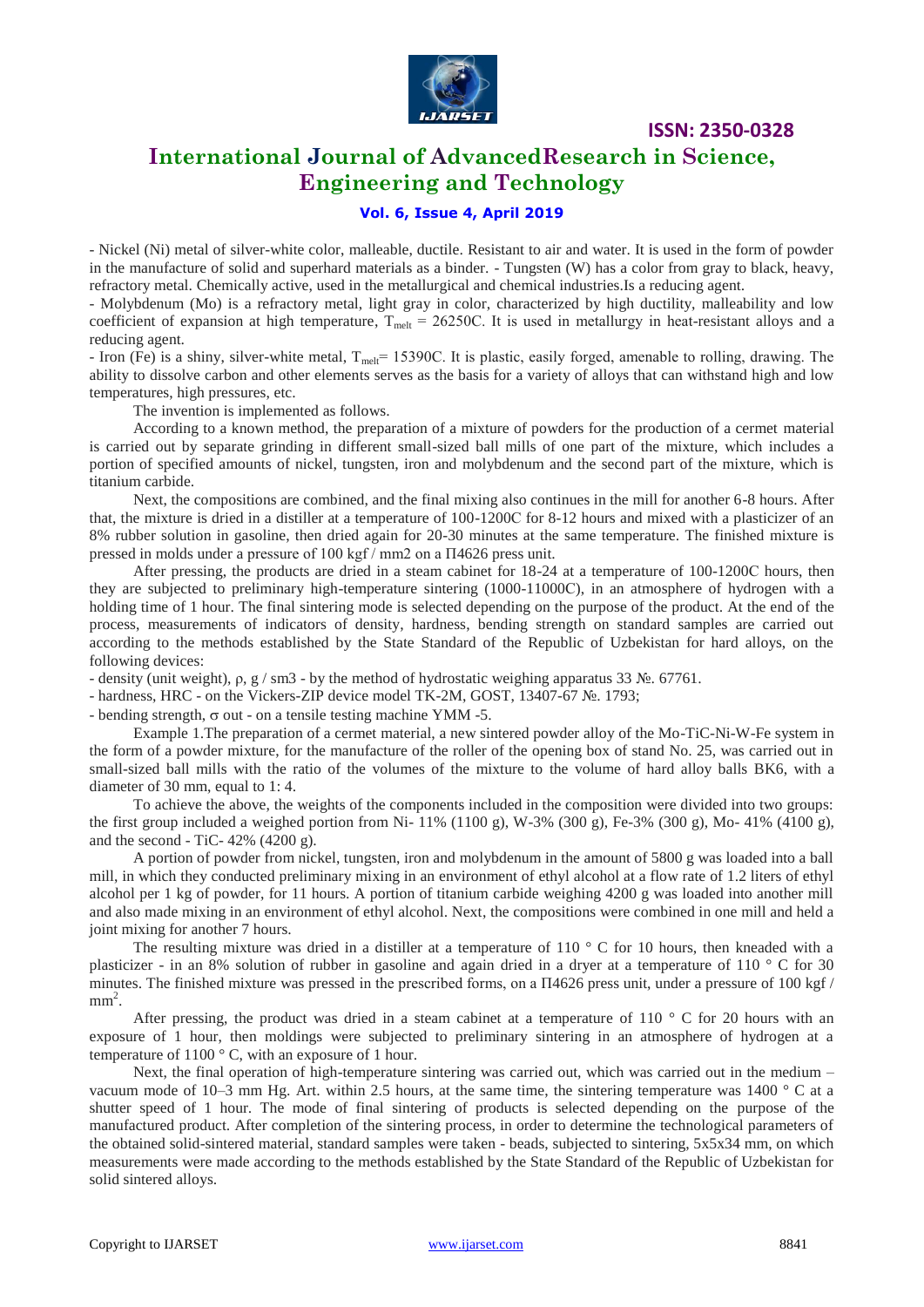

# **International Journal of AdvancedResearch in Science, Engineering and Technology**

## **Vol. 6, Issue 4, April 2019**

Example 2.According to the technology of example 1 for comparing the physicomechanical indicators of the invention with the analogue, from the cermet material analogue, composition, wt.%: TiC- 45-48; Ni-1.5-2.5; W-1.0-1.5; Fe 4.0-5.0; LaB<sub>6</sub> - 0,15-0,25 Mo-rest, and at a sintering temperature of 14500C an experiment was carried out using the analog technology with obtaining a hard alloy, from which a sample was also made for testing. A sample of the analogue obtained the following results of measurements of technological parameters: density of 6.5  $g / sm3$ , hardness of 80 HRC, bending strength of 800 MPa (Table 1).

In addition to the products given in the examples, according to a similar technology, other samples were made and tested from a metal-ceramic material, a new sintered powder alloy of the Mo-TiC-Ni-W-Fe system: shaping tool, Form 8- GOST9457-75, form 07, 67- GOST25426-86, forms 110114-110 408- GOST190 65-80, forms 02, 114- 100608- GOST19048-8. The results of measurements of technological indicators of these products were within the results of the samples of example 1. The results of the experiments are shown in Table 1.

| N <sub>2</sub>           | Components of alloy, mass. % |      |     |                |                |                          | Properties                       |               |           |                 |
|--------------------------|------------------------------|------|-----|----------------|----------------|--------------------------|----------------------------------|---------------|-----------|-----------------|
|                          | <b>TiC</b>                   | Mo   | Ni  | W              | Fe             | LaB <sub>6</sub>         | Density, $\rho_{,g/\text{sm}^3}$ | Hardness, HRC | Strength, | $\sigma_{f.s.}$ |
|                          |                              |      |     |                |                |                          |                                  |               | MPa       |                 |
| Analog                   |                              |      |     |                |                |                          |                                  |               |           |                 |
|                          | 46                           | 47,0 | 1.5 | 1,0            | 4,5            | 0,2                      | 6,5                              | 80            | 800       |                 |
| Asuggestedcermetmaterial |                              |      |     |                |                |                          |                                  |               |           |                 |
|                          | 39                           | 44   | 11  | 3              | 3              |                          | 5, 6                             | 82,0          | 970       |                 |
| 2                        | 41                           | 41   | 10  | $\overline{4}$ | $\overline{4}$ |                          | 5,5                              | 82,5          | 980       |                 |
| 3                        | 40                           | 42   | 11  | 3              | $\overline{4}$ | $\overline{\phantom{a}}$ | 5,5                              | 83,5          | 1000      |                 |
| $\overline{4}$           | 40                           | 41   | 11  | 4              | $\overline{4}$ |                          | 5,5                              | 83,8          | 1030      |                 |
| 5                        | 42                           | 41   | 11  | 3              | 3              | $\overline{\phantom{0}}$ | 5,5                              | 84,0          | 1045      |                 |
| 6                        | 42                           | 39   | 12  | 4              | 3              | $\overline{\phantom{a}}$ | 5,5                              | 84,0          | 1050      |                 |
| 7                        | 45                           | 38   | 11  | 3              | 3              |                          | 5,6                              | 82,0          | 980       |                 |
| 8                        | 45                           | 35   | 12  | 4              | $\overline{4}$ | $\overline{\phantom{0}}$ | 5,6                              | 82,0          | 970       |                 |

Table 1.Physico-mechanical properties of samples from a cermet material, a new sintered powder alloy of the Mo-TiC-Ni-W-Fe system, depending on its composition, sintering temperature  $1400^{\circ}$ C

As can be seen from table 1, the best indicators of the level of hardness, density and bending strength, made samples of parts, the authors obtained using components of a cermet material, a new sintered powder alloy of the system Mo-TiC-Ni-W-Fe in the amount, wt. %: TiC-39-42, Ni-11-12, W-3-4, Fe-3-4, Mo-39-42. The optimal composition of the composition includes: TiC-42%; Ni-12.0%; W-4.0%; Fe-3.0%, Mo-39.0%. When changing the number of components of the cermet material in the direction of decreasing or increasing from the specified amounts, there was no improvement in the physicomechanical parameters. The test results showed that the hardness limit of the test samples was 82-84, HRC; density - 5.5-6.5 (specific weight), g / sm3 and flexural strength  $\sigma_{fs}$ -1000-1050 MPa.

As follows from table 1, indicators of density, hardness and bending strength exceed the performance of the analogue by 1.2-1.3 times, which confirms the achievement of the technical task. All the above-mentioned samples from the proposed new sintered powder alloy of the Mo-TiC-Ni-W-Fe system were manufactured as part of economic agreements with AC "УзКТЖМ" and passed pilot tests for density, hardness, bending strength, and at the experimental industrial base of the AC "Y3KTXM", LLC "TURON ABRAZIVE" and in the conditions of the joint venture "SPZ-BEARINGS", in the period 2015-2016.

As a result of experimental-industrial tests of samples of molding products from the proposed cermet material, it was found that due to the increase in ductility, characterized by increased bending strength and hardness, the wear resistance of tools increased, compared with the analogue by 1.5 times, and due to a decrease in density, decreased the proportion of products, which contributed to a decrease in weight of 1.2 times the mechanisms and improved working conditions, compared with the analog. In addition, by reducing the sintering temperature by  $1000^\circ$  C, the energy costs of the sintering process have decreased [8.9].